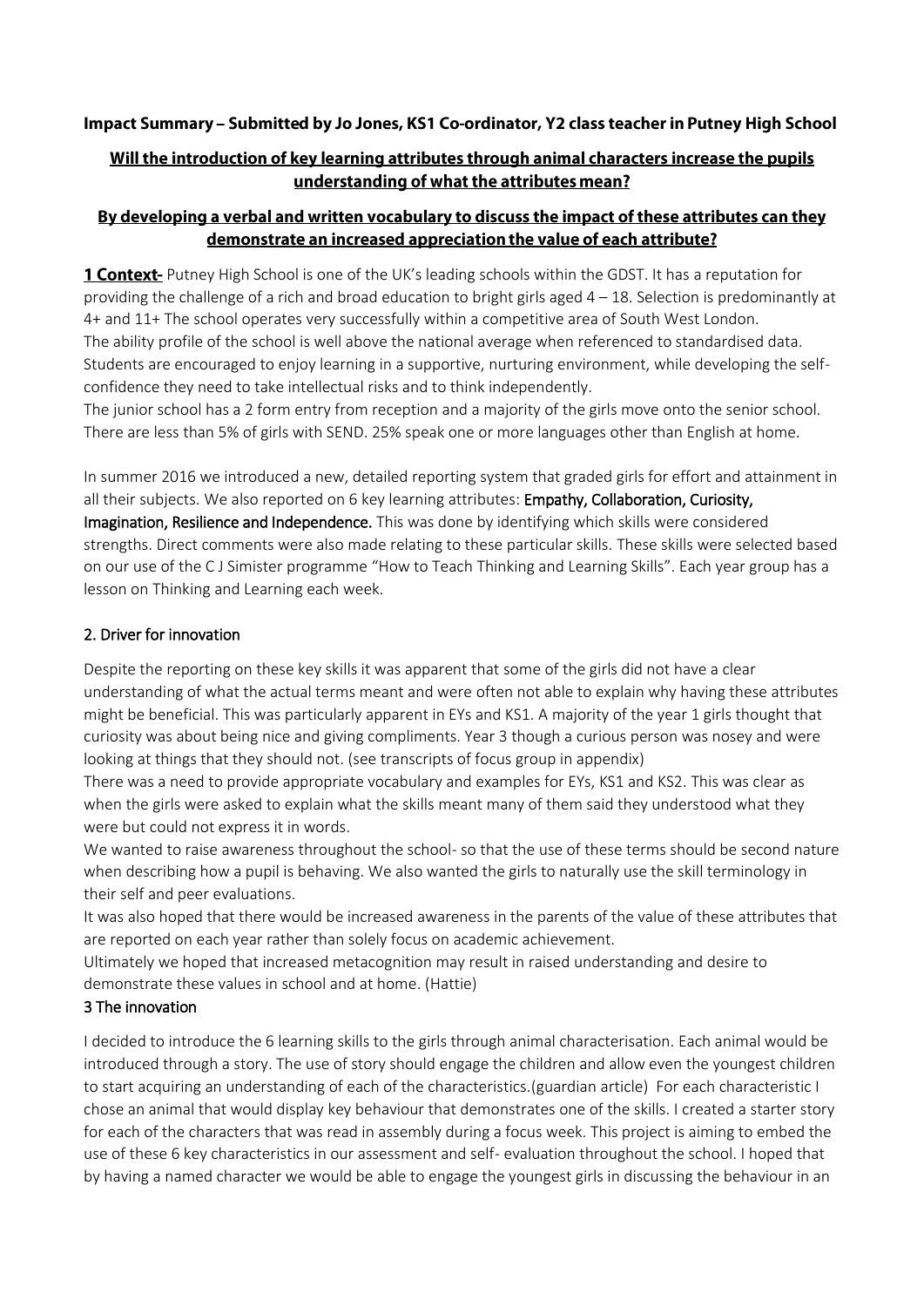age appropriate way. The older girls were asked to demonstrate their increased understanding by writing their own stories about each animal.

### 4 Activities and Interactions

Firstly I ran some focus group discussions with 4 girls from years 1, 3 and 5. These were based on what they understood about curiosity. How they might use it and whether it was a good skill to have. The girls were videoed and asked prepared questions to each other. There was minimal adult input in this activity so that I could gain a clear view of what the girls though without being led by adult questioning. (See selected transcripts in appendices)

The KS2 girls were also asked to complete and online questionnaire about the 6 key skills so that I could obtain a baseline on the level of understanding about each skill. The girls were asked identify which of the 6 words they understood and then to expand their answers with an explanation of the skills and how they could be used. They were encouraged to complete this without researching answers beforehand. In KS1 and early years the class teachers collected this information through class discussions.

Then in the Autumn term one new character was introduced to the whole school-Gemma the Curious Giraffe. We had a handmade giraffe that was brought into The assembly when the story was read to the girls. This was at the start of a focus week looking at curiosity. The KS2 girls were all asked to write a story at the end of the week about Gemma. It was hoped that they could express what they thought about curiosity through story. It would also be a non-judgemental way for the girls to consider whether they demonstrated this characteristic. Class discussions were focussed on how the use of curiosity could be a good skill but also allowed the girls to consider if there were negative connotations to the use of curiosity. I felt it was important to have this discussion as it was clear, following the focus group discussion, that many girls were concerned



that curiosity was not a behaviour that should be encouraged but it was actually to be discouraged, which I was surprised at. It demonstrated that as adult I was making an assumption that the girls knew that it was good to be curious and this was not actually the case. As the girls were able to express their doubts about the value of curiosity it was clear that they were worried about being nosey or annoying by asking too many questions. The class teachers encouraged then to set some guidelines that included being kind, staying safe and considering other people while stretching their curiosity. In ICT lessons we linked these guidelines to the safe use of the internet.

Throughout the week the class teachers planned to highlight opportunities when curiosity needed to be usedthese included maths investigations, research using the internet, treasure hunts, science experiments and writing scripts for interviews with historical characters. Thinking and Learning lessons asked the girls to show their understanding of curiosity.(see year 2 and year 4 PowerPoint in appendices)

In KS1 the story was shared again in class and questions such as "What would Gemma do?" used to encourage the girls to use more curiosity.

A book containing many of the stories written over the week has been made and is now available in the library.

The focus week appeared to have a positive effect throughout the school. Many of the KS2 girls were excited to submit their stories and an evaluation after the week showed a clear improvement in the girls' appreciation of curiosity throughout the school.

Over the following 2 terms 2 more animal characters were introduced in a similar way.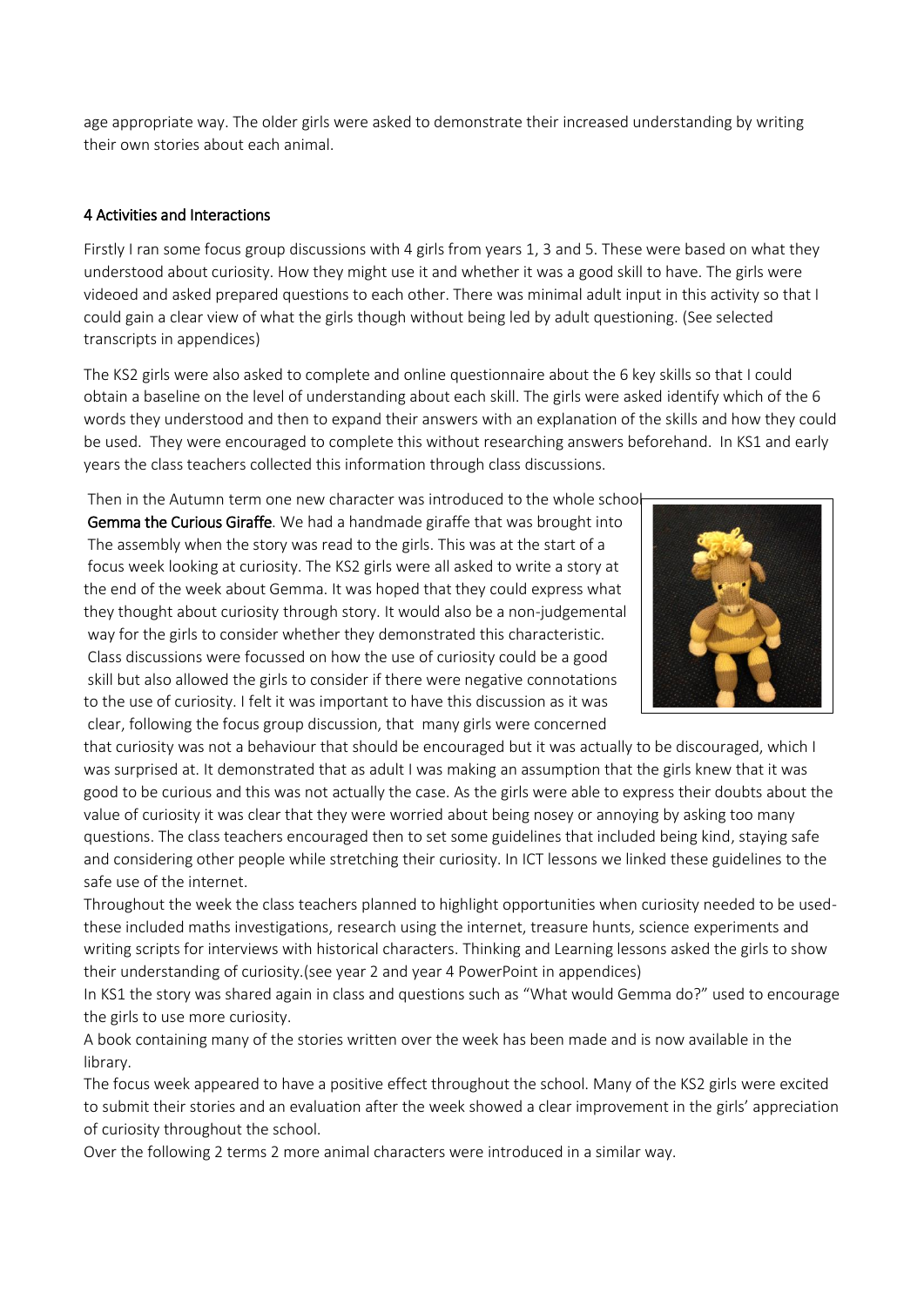### Ellie the Empathetic Elephant and Clara the Collaborative Crocodile.





Each of these two animals had a story written to demonstrate their key attribute.

I decided that as we are 2 form entry throughout the junior school one class of each year group would be introduced to the one of the new characters and they would then teach the other class about the new characteristics through paired work and shared activities. This was to reduce any additional workload. Again there were a range of activities provided for the classes in the focus weeks including Empathy Charades and collaborative team games. (See appendices for story script, assembly PowerPoints and lesson ideas)

### 5 Learning

I hoped that over the year a majority of girls would improve their understanding of the 3 attributes we had focussed on and that they would be able to express their ideas about how they could use these attributes in school and at home. I was pleased that our survey results have demonstrated a far greater familiarity with each of the 3 skills (see appendix) In KS1 and EYs there was an increase between 70-94% in the girls who were able to identify and use the vocabulary appropriately. In KS2 there was a higher initial understanding of the 3 skills but this has developed considerably, particularly with empathy which had a lower initial level of understanding.

What has been clear as the year has progressed is that girls throughout the key stages are excited to use this new vocabulary and many are naturally choosing to use it in their school and home.

In a picture quiz set for EY and KS1 over 90% of the girls were able to identify the skill being demonstrated in a variety of real life scenarios. In class discussions about friendship issues my Y2 class have used the term empathy when explaining how to help friends who are upset. They were also able to suggest that they would be using empathy when they celebrate with the winning house on sports day, even when it is not their own house and they might themselves be feeling disappointed. I felt this was a mature use of the terminology and showed a deeper than expected understanding of it from 6 year olds.

#### 6 Changes in behaviour

The girls are still seeking opportunities to use their new skills vocabulary, even 2 terms after the focus weeks. Class teachers throughout the year groups have encouraged their classes and some excellent assemblies in the Summer Term that were performed to the school and parents demonstrated their understanding of the 3 skills. Year 6 analysed the actions of Shackleton and his team and re-enacted scenes to show their use of collaboration and curiosity. They then explained the value of all 3 in their activity week. One girl said that though she was initially worried about not doing well on the climbing wall she felt that the empathy she received from her team helped her overcome her fears. A year 1 assembly saw the girls explaining to their